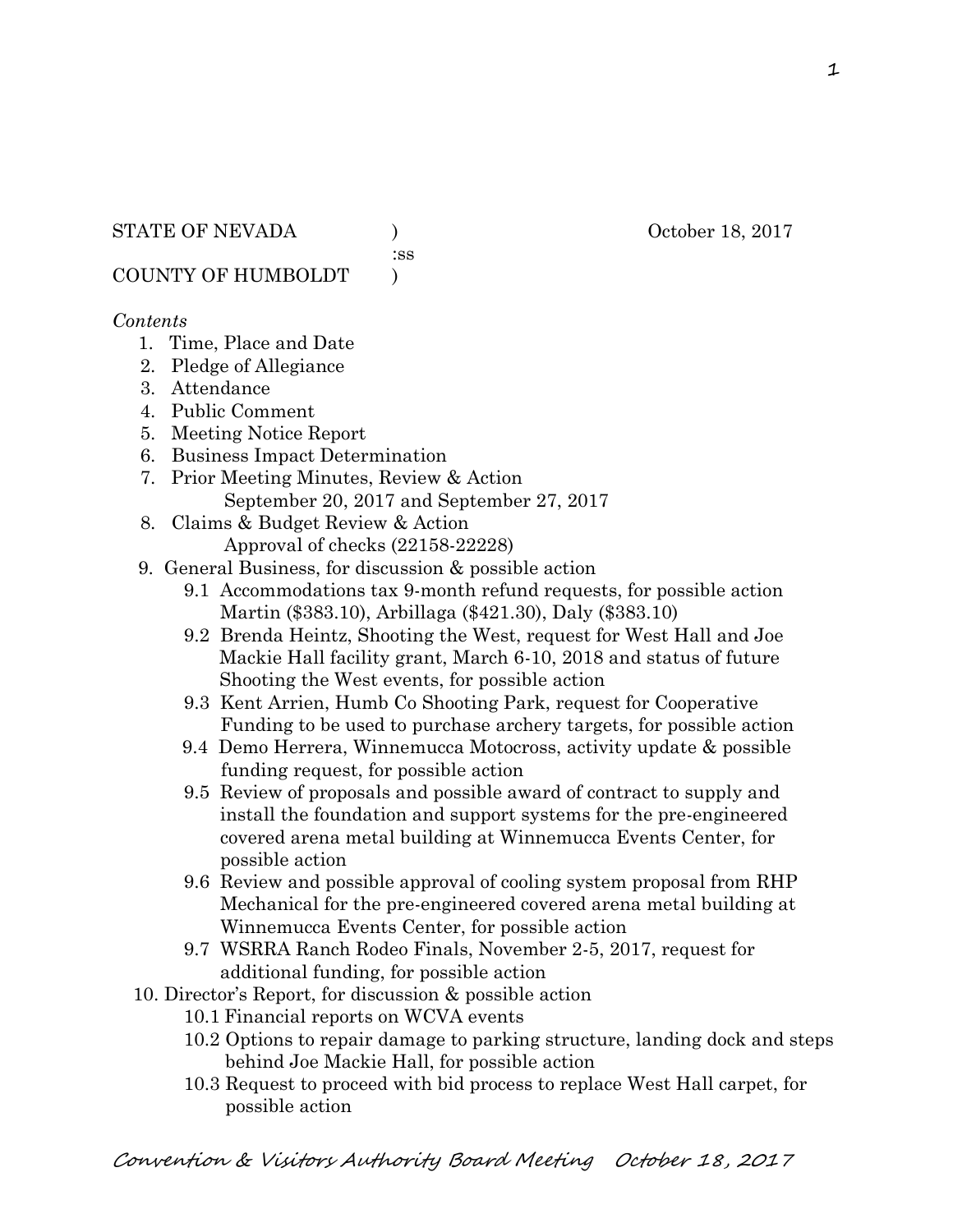- 11. Board Secretary & Counsel Report for discussion & possible action 11.1 Review report for October
- 12. Board Administrator Report, for discussion & possible action 12.1 Financial reports, for discussion
- 13. Other Reports
- 14. Next Meeting Date
- 15. Adjournment

### **MINUTES, OCTOBER 18, 2017**

- **1. Time, Place and Date.** The Winnemucca Convention and Visitors Authority met in regular session in full conformity with the law at the Winnemucca Convention Center, West Hall, Winnemucca, Nevada at 4:00 PM on Wednesday, October 18, 2017 with Chairman Terry Boyle presiding.
- **2. Pledge of Allegiance.**

No public comment.

**3. Attendance.** *Convention and Visitors Authority Board Officials Present:*  Terry Boyle Chairman and Motel Representative Herb Ross Vice Chairman and Hotel Representative Jim Billingsley Treasurer and City Representative John Arant Business Representative Ron Cerri County Representative Kendall Swensen Board Administrator *Convention and Visitors Authority Board Officials Absent:*  Bill Macdonald Secretary and Counsel *Staff Members Present:*  Kim Petersen Director Shelly Noble Administrative Clerk *Staff Members Absent:*  None *Others Present:*  Brenda Heintz Shooting the West Kent Maher WEC Building Project Mike Sheppard WEC Building Project Kent Arrien Humb Co Shooting Park **4. Public Comment**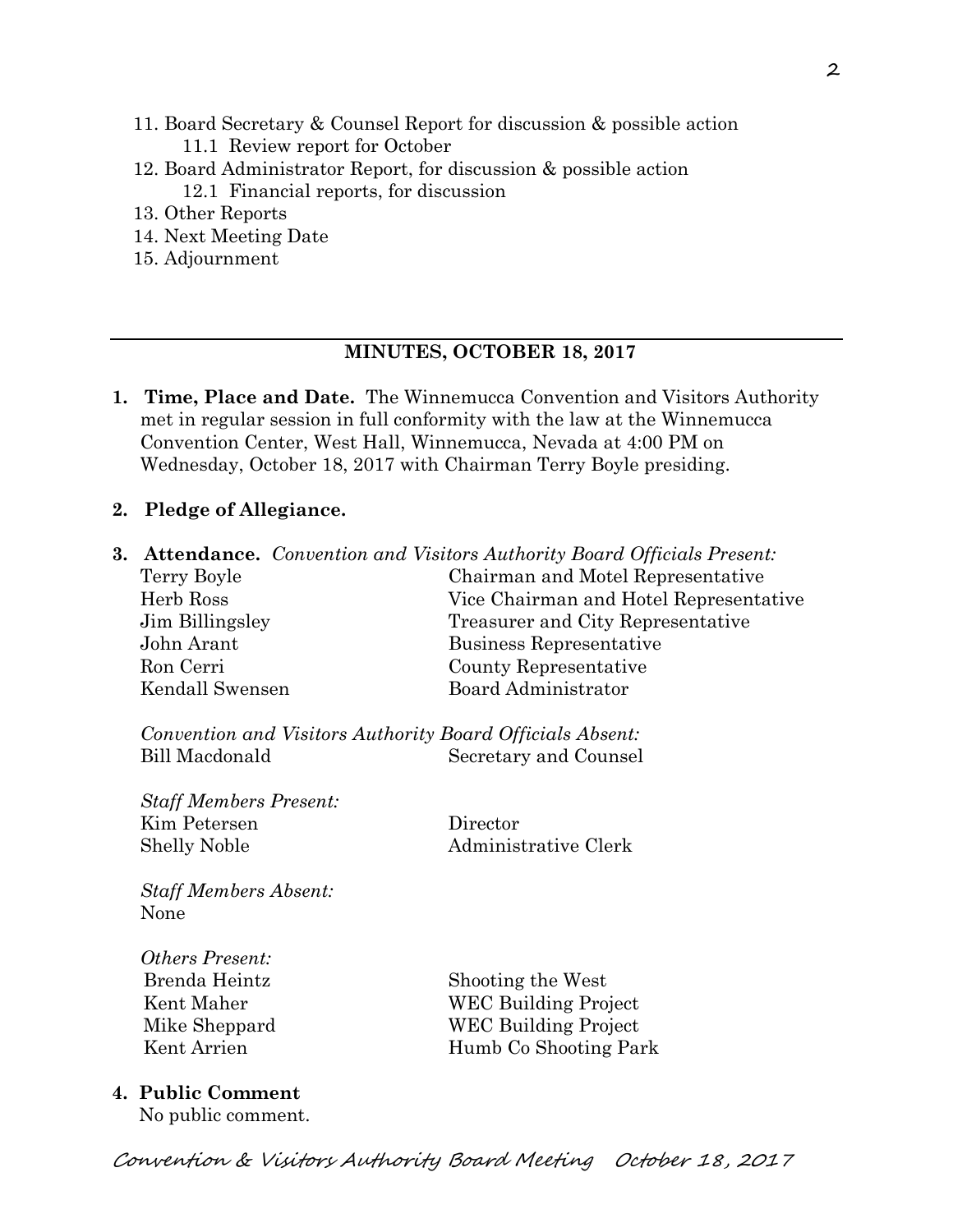### **5. Meeting Notice Report.**

Chairman Boyle reported that notice, including meeting agenda, was posted by Brenda Keating by 9:00 am Friday, October 13, 2017 at Humboldt County Library, Court House, Post Office, City Hall and Convention Center West Hall. No persons have requested mailed notice during the past six months.

**6. Business Impact Determination.** After review of the October 18, 2017 agenda, and report by Counsel that he saw nothing in the Agenda requiring a business economic impact study or statement, *Jim Billingsley made a motion that no proposed agenda item is likely to impose a direct and significant economic burden on a business or directly restrict formation, operation, or expansion of a business. The motion carried, 4-0.* Ron Cerri was not present for this vote.

## **7. Minutes, Review & Action**

Prior meeting minutes of September 20, 2017 *Jim Billingsley made a motion to accept the minutes of the September 20, 2017 meeting. Motion carried, 3-0.* Herb abstained because he was not present at this meeting. Ron was not present for this vote.

Prior meeting minutes of September 27, 2017.

*Jim Billingsley made a motion to accept the minutes of the September 27, 2017 meeting. Motion carried 4-0.* Ron was not present for this vote.

**8. Claims, Review & Action** The following claims were submitted for payment and approved on October 18, 2017:

| BANK ACCOUNT      | <b>CHECK NUMBERS</b> | AMOUNT       |
|-------------------|----------------------|--------------|
| Nevada State Bank | 22158-22228          | \$282,190.27 |

*Jim Billingsley made a motion to approve all claims as submitted. The motion carried, 4-0.* Ron was not present for this vote.

# **9. General Business, for discussion & possible action**

**9.1 Accommodations tax 9-month refund requests Martin (\$383.10), Arbillaga (\$421.30), Daly (\$383.10)** 

*Terry Boyle made a motion to approve the accommodation tax 9-month refunds for Dudie Martin (\$383.10), Gabriel Arbillaga (\$421.30), Robert Daly, Jr (\$383.10). Motion carried, 4-0.* Ron was not present for this vote.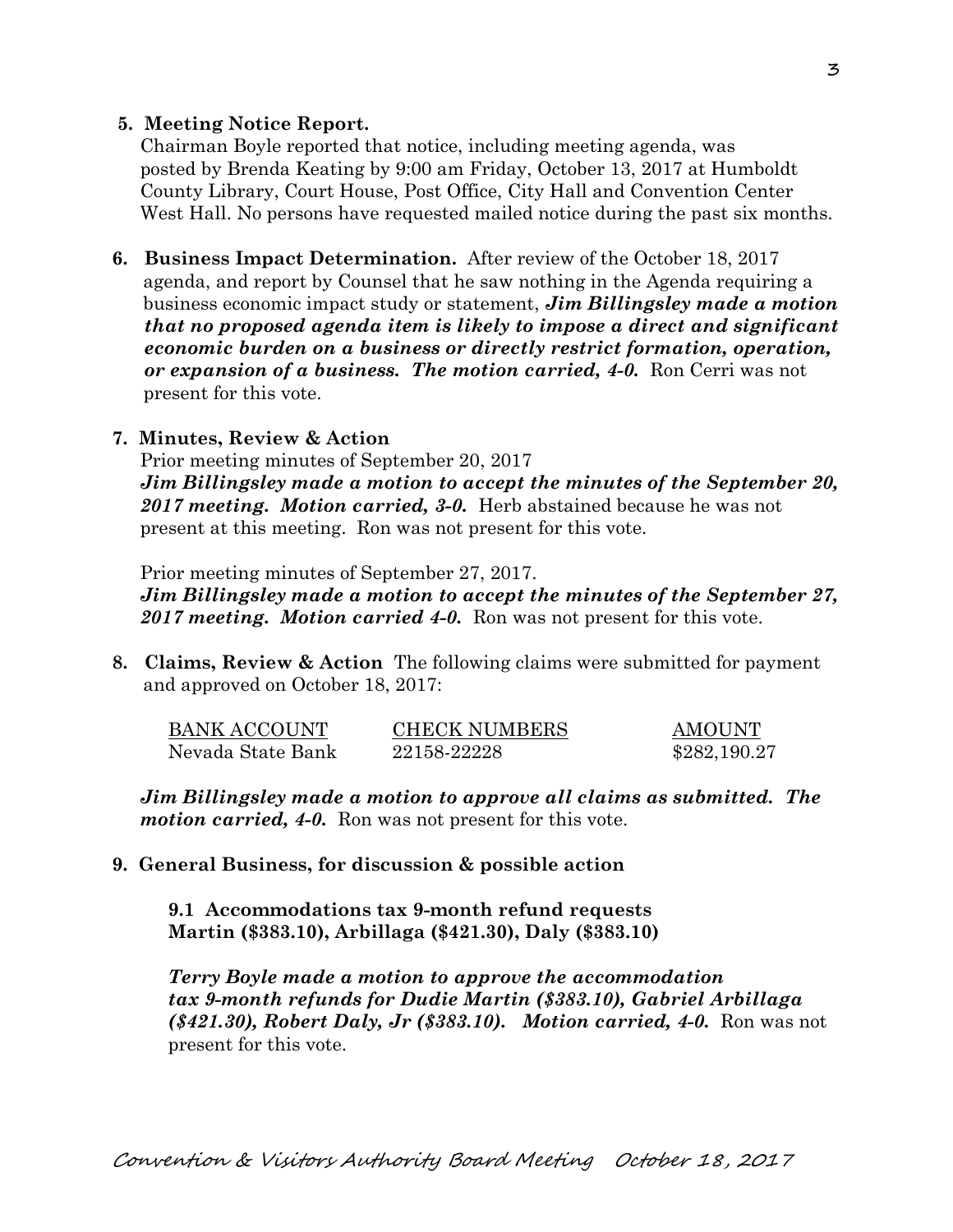### **9.2 Brenda Heintz, Shooting the West, request for West Hall & Joe Mackie Hall facility grant, March 6-10, 2018 and status of future Shooting the West events, for possible action**

Next year Shooting the West (STW) Photography Symposium will celebrate its 30th anniversary. While this is a very exciting milestone, the future of STW is anything but certain. As discussed several months ago, Brenda will be stepping down as director of this event after 2018 and so far there is no one set to take over. The STW board will also be resigning after the 2018 event and no one in that group is interested in the director position. Brenda has been using her contacts and connections to try to get a director lined up but there is no future replacement for her at this time. Ideally, she would like to work with the new director at the 2018 event so this person can meet the many volunteers and see how everything is coordinated. One option the current STW board discussed would be to include STW in Elko's Cowboy Poetry Contest. Brenda is not in favor of this because that would mean that the event would move to Elko. She would like to see it stay in Winnemucca. There is a photographer out of Reno that may be interested. He would keep the event here and would bring in a new board. He also has some contacts in the photography community that would be beneficial. Brenda informed the WCVA board that there will be new vendors at the 2018 event, including Nikon, Sigma and Canon. Also, there will be a 6-page article in the November/December issue of Nevada Magazine so STW does have some major exposure to work with to keep it vital in years to come. That is all the information Brenda has for today. She will keep this board informed as she works on the next event and a possible new director. Members of this board briefly discussed the possibility of STW being run under the WCVA again. That may work but there could be issues with grants that can be awarded to a non-profit organization but not to a government entity. For 2018 Brenda is requesting a facility grant for both halls. She is not requesting any grant or underwriting funds. *Jim Billingsley made a motion to approve a West Hall and Joe Mackie Hall facility grant (\$1,400/day, 5 days) to Shooting the West, March 6-10, 2018. Motion carried, 5-0.* Shooting the West will be responsible for any other customary Convention Center charges.

**9.3 Kent Arrien, Humb Co Shooting Park, request for Cooperative Funding to be used to purchase archery targets, for possible action** A few months ago Kent wrote a grant to the Nevada Department of Wildlife (NDOW) for the purchase of 58 3D archery targets, items to complete ADA accessibility and the replacement of an old canopy at the shooting park. This board is aware that at our first archery tournament this past March we had to borrow targets from Elko, arrange for their transportation and also make a donation to the Elko Archery Club. That tournament, held inside the Event Center, was a success and attracted 120 participants. We are hoping to have many more participants in 2018 so having these targets available here for the tournament, and also for use at the shooting park, would really enhance both.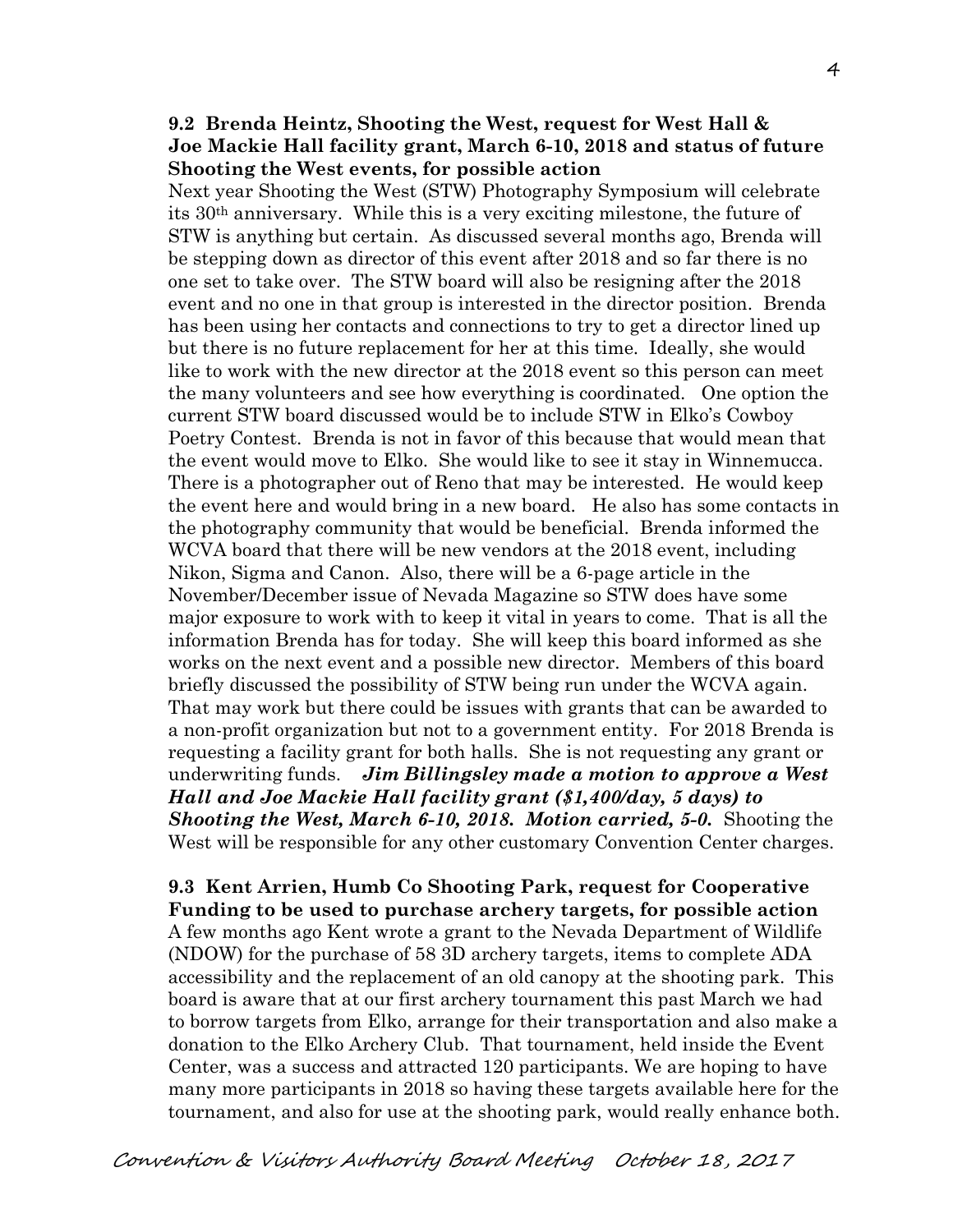Kent was successful is securing this grant. The total amount for the archery targets portion of the grant is \$22,379. Kent is here today to request WCVA provide the 25% match on the archery targets portion, \$5,594.75. Kent has another concern. This is that payment from the government may not be received by the shooting park in time to get the targets ordered and delivered in time for our 2018 tournament. He would like to request that if it looks like he will not be receiving this grant money in a timely manner, that WCVA loan the shooting park the funds and then be reimbursed when the shooting park receives the grant funding. Board members were comfortable with this arrangement. *Jim Billingsley made a motion to approve a grant in the amount of \$5,594.75 to the Humboldt County Shooting Park. This is the 25% match that is required by the Nevada Department of Wildlife on the portion of grant funding the shooting park has been awarded for the purchase of 3D archery targets. Jim also made a motion to approve an underwriting to the Humboldt County Shooting Park in the amount of \$16,784.25. This amount will be distributed to the Humboldt County Shooting Park in the event that the archery targets need to be ordered before the grant award is received by the Humb Co Shooting Park in order to ensure that they arrive in time for our 2018 archery tournament. Motion carried, 5-0.* 

### **9.4 Demo Herrera, Winnemucca Motocross, activity update & possible funding request, for possible action**

There was no one present to make this presentation. No action taken.

### **9.5 Review of proposals and possible award of contract to supply and install the foundation and support systems for the preengineered covered arena metal building at Winnemucca Events Center, for possible action**

There were two proposals received for this work. Since this portion of the work was re-designed after the last bid opening on September 27, we had hoped it would decrease the cost by at least \$200,000. This did not happen. The bids were less but the decrease was \$100,000. Time is also another important component since we want this project completed in time for our 2018 Ranch Hand Rodeo in March. The two proposals were from Hunewill (\$684,900) and Northern Nevada Concrete (\$650,000). Hunewill's proposed time to complete is 81 days, Northern Nevada Concrete's proposed time to complete is 65 days. Mike Sheppard recommends that we accept the bid proposal from Northern Nevada Concrete. The estimated completion of the project is mid-February. *Jim Billingsley made a motion to reject the bids that were presented to this board on September 27, 2017 for the foundation and support systems and to accept the lowest responsible bid received at yesterday's bid opening for this work. This bid is from Northern Nevada Concrete, \$650,000. Since Bill is not present at today's meeting this acceptance is contingent upon his review of the*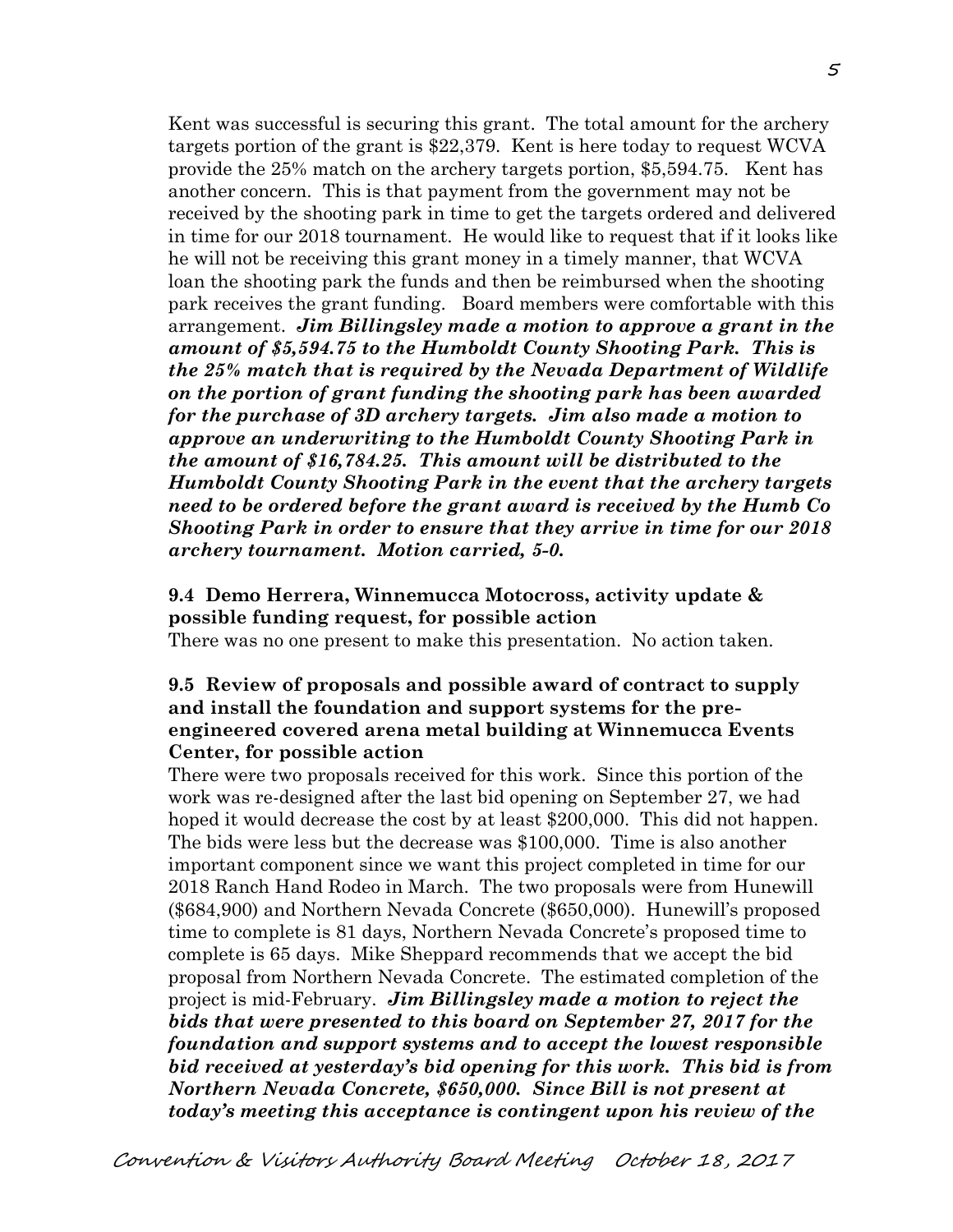#### **9.6 Review and possible approval of cooling system proposal from RHP Mechanical for the pre-engineered covered arena metal building at Winnemucca Events Center, for possible action**

There has been a continuing discussion on the necessity of having a cooling system in this building during the summer months. The board recognizes that in order to attract the widest array of events we must be able to provide cooling during the summer months. Still, with the increased cost of other portions of this building, the board discussed the merits of moving forward with it at this time or installing it at a later date. The electrical system that is being installed will support this cooling system, whether it's now or later. Mike was asked about the timeline if it was not installed as the building is being constructed. He was not sure but will contact RHP Mechanical and try to find out. Since the cooling is not necessary for Ranch Hand Rodeo, board members were more comfortable moving forward to install it after that event. No action was taken. Mike presented an updated estimate of total construction costs. Ron asked about Ag District #3's willingness to help offset some of the cost overruns. Kent said the Ag #3 Board was totally in support of this project and will utilize some of their capital projects funds to help offset the additional cost.

### **9.7 WSRRA Ranch Rodeo Finals, November 2-5, 2017, request for additional funding, for possible action**

Herb asked that this item be placed on the agenda since he and Ron were absent at last month's meeting when WSRRA/Marc Page's funding was discussed. Herb has spoken with Marc about the loss of a couple cash sponsors of this event and wanted to re-visit the possibility of additional funding that was mentioned in Marc's funding application. Terry stated that this is a good event for November and he is not opposed to additional funding, but that maybe it would be more appropriate to address it after the rodeo in case Marc is able to secure new event sponsors to make up the difference. Herb was not convinced. *A motion was made by Herb Ross to award Marc Page and the WSRRA Ranch Rodeo Finals, November 2-5, 2017, an additional \$5,000 underwriting. Motion carried, 5-0.* 

#### **10. Director's Report.**

#### **10.1 Financial reports on WCVA events**

The bank reconciliation for Ranch Hand Rodeo was included in the board packets for review.

#### **10.2 Options to repair damage to parking structure, landing dock and steps behind Joe Mackie Hall, for possible action**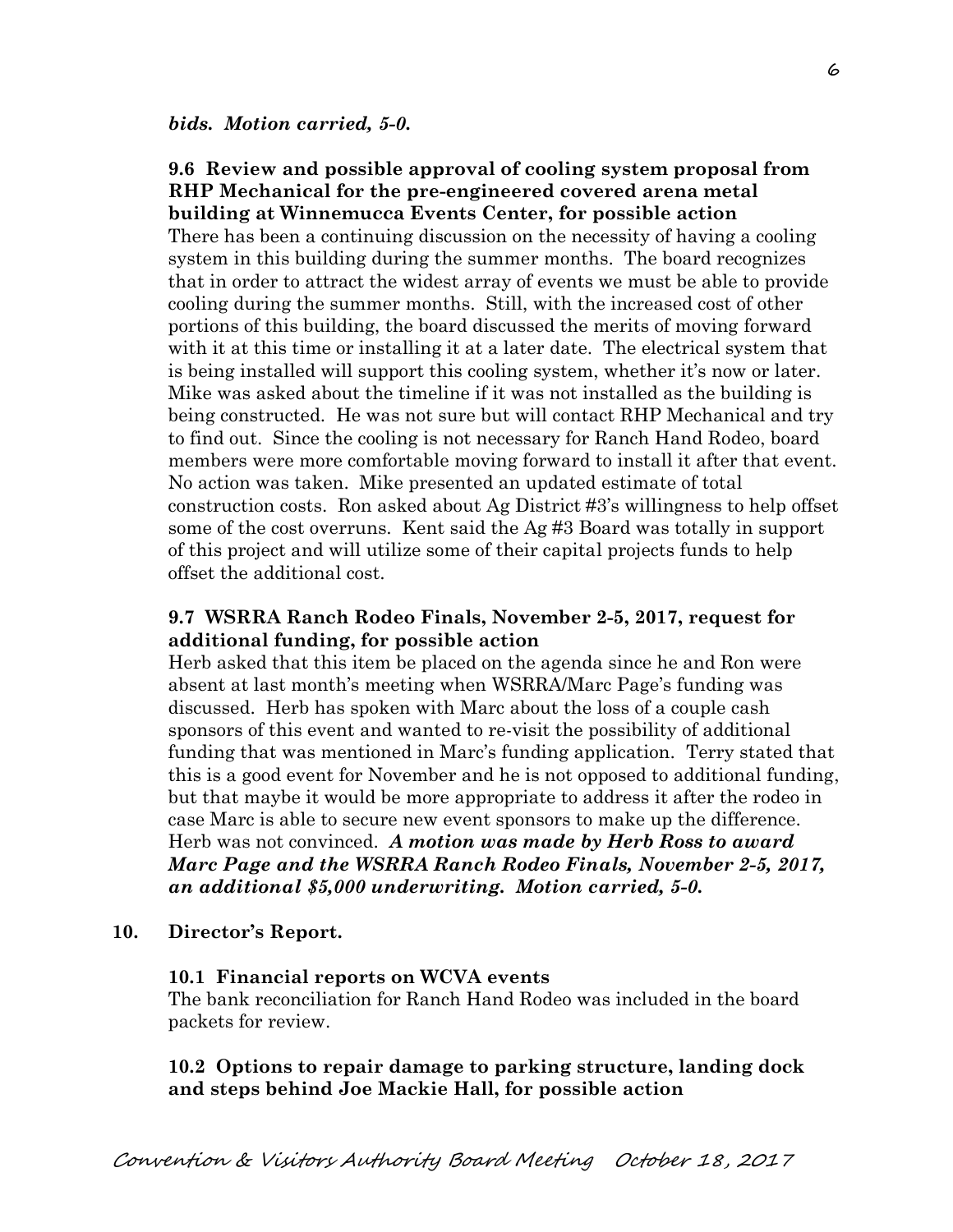About ten years ago Kim had a protective surface installed on the steps behind Joe Mackie Hall. Over the years the steps below the surface have deteriorated and become broken, making this a safety concern. Included in the board packets was an estimate for repairs to the steps and the installation of a urethane membrane for protection of the steps and loading dock. Board member all agreed that this needed to be taken care of and Kim had the authority to proceed since this is a maintenance and safety issue.

# **10.3 Request to proceed with bid process to replace West Hall carpet, for possible action**

The carpet in the West Hall is worn out and needs to be replaced. We have quite a lot of carpet squares left over from the carpet replacement in the Joe Mackie Hall. Kim has been able to determine that those squares are still being manufactured. He would like to utilize the leftover squares and purchase additional squares to re-do the West Hall with the same carpet. He has a rough estimate to complete the purchase and installation, \$50,000. The board was in favor of beginning the bid process to get the West Hall carpet replaced.

# **11. Secretary and Counsel, Monthly report, for discussion & possible action**

# **11.1 Review report for October**

Bill's report was reviewed by the board.

Terry asked about the property owner who had two NSF checks outstanding for July room tax. Shelly told him we have not received payment on these checks. Bill is working on it.

# **12. Board Administrator.**

# **12.1 Financial Reports, for discussion**

Room taxes continue to be up for the 3rd consecutive month.

Kendall asked about timing on large checks that may need to be issued for the WEC building project. He will speak with Mike Sheppard so that we can make sure those funds are available in our checking account, in case we need to make any transfers from our investment account.

# **13. Oter reports**

# **13.1 Mackie Hall façade**

Kim reported that he continues to work on specs for this project. He has been relying on help from YESCO, Nevada Advertising and Watchfire since this technology is not something he is familiar with.

# **13.2 Event Center sound system**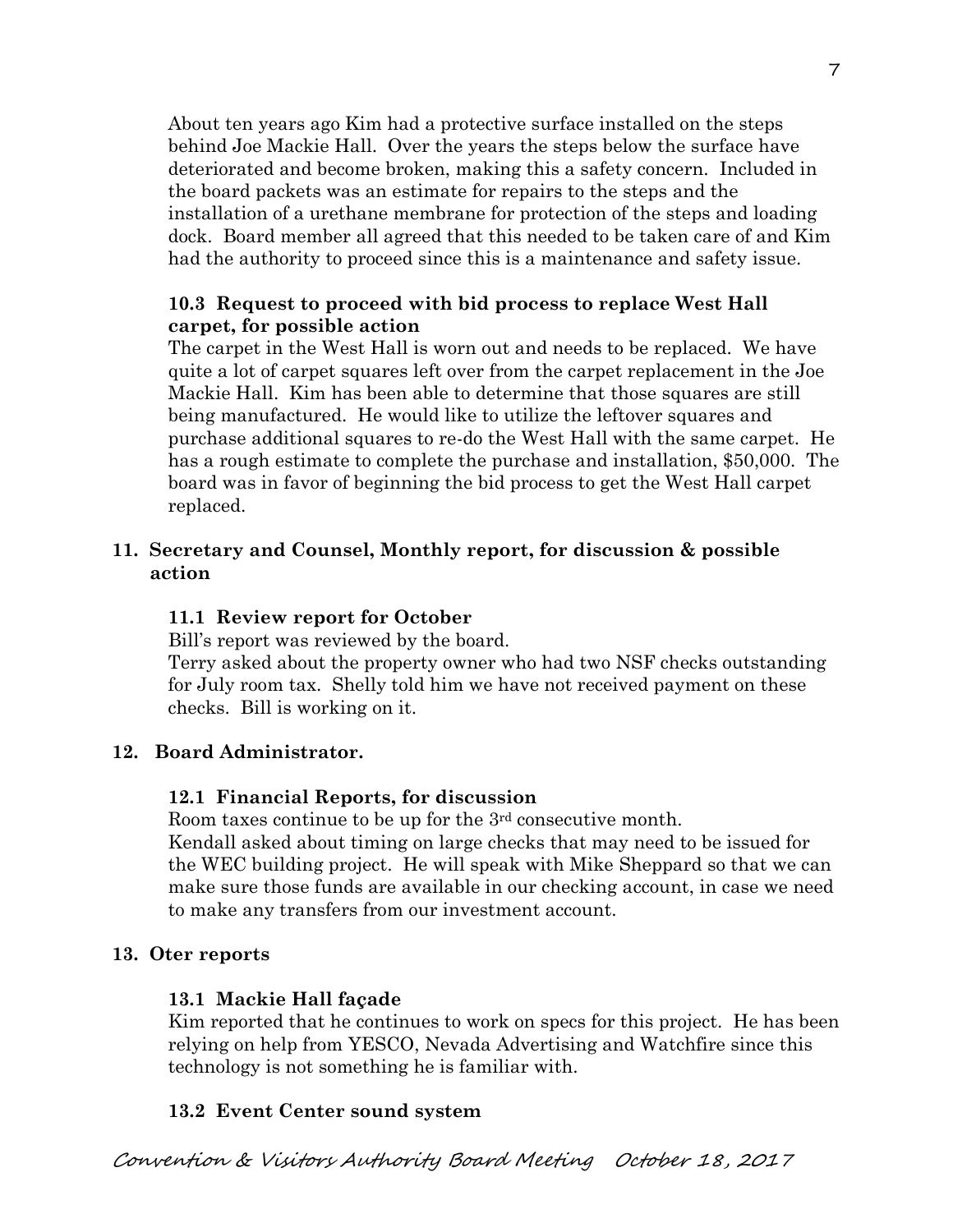Kim informed the board that Ag District #3 is working on a bid package for a retrofit for the sound system in the Event Center. It has become evident that the one we have is not adequate. He is hoping to have it installed in time for Ranch Hand Rodeo.

### **13.3 Denio RV park**

Jim reported that he has become aware that a new RV park is being proposed in Denio. We will need to watch as the process plays out so that we can collect room taxes when they start to operate.

#### **13.4 WCVA audit**

Kendall reported that he has been informed by Vanessa at Steele & Associates that they will be ready to give the audit report for 2017 at the WCVA December meeting.

#### **13.5 Joe Mackie Hall wi-fi**

Ron commented that at the recent NACO conference wi-fi connectivity was an issue in Joe Mackie Hall. The construction of that building has made wi-fi inconsistent in certain locations. One solution may be to hard-wire the internet connection in that building. Kim will speak with Performance Computing about this.

#### **13.6 Joe Mackie Hall restrooms**

Another issue of concern during the NACO conference was the location of the restrooms on the 2nd floor of Joe Mackie Hall. Ron asked about the possibility of having restroom installed on the main floor. Kim will get information on the cost to do this.

#### **13.7 Herb Ross WCVA board position**

Herb informed the board that he will be resigning. He does not have a date that this will become effective. Brian Stone will be making a request to fill this board position. There is a process to filling a board vacancy. The county will have to advertise the vacancy and then the County Commission will appoint a replacement from the letters of interest they receive. Herb will speak with Karen in the Commissioners Office about the process.

#### **14. Public Comment**

None.

## **15. Regular Business. Next Meeting. The Board confirmed the next regular meeting date of Wednesday, November 15, 2017, 4:00 pm.**

**16. Adjourn.** *John Arant made a motion to adjourn this meeting. Motion carried, 5-0.*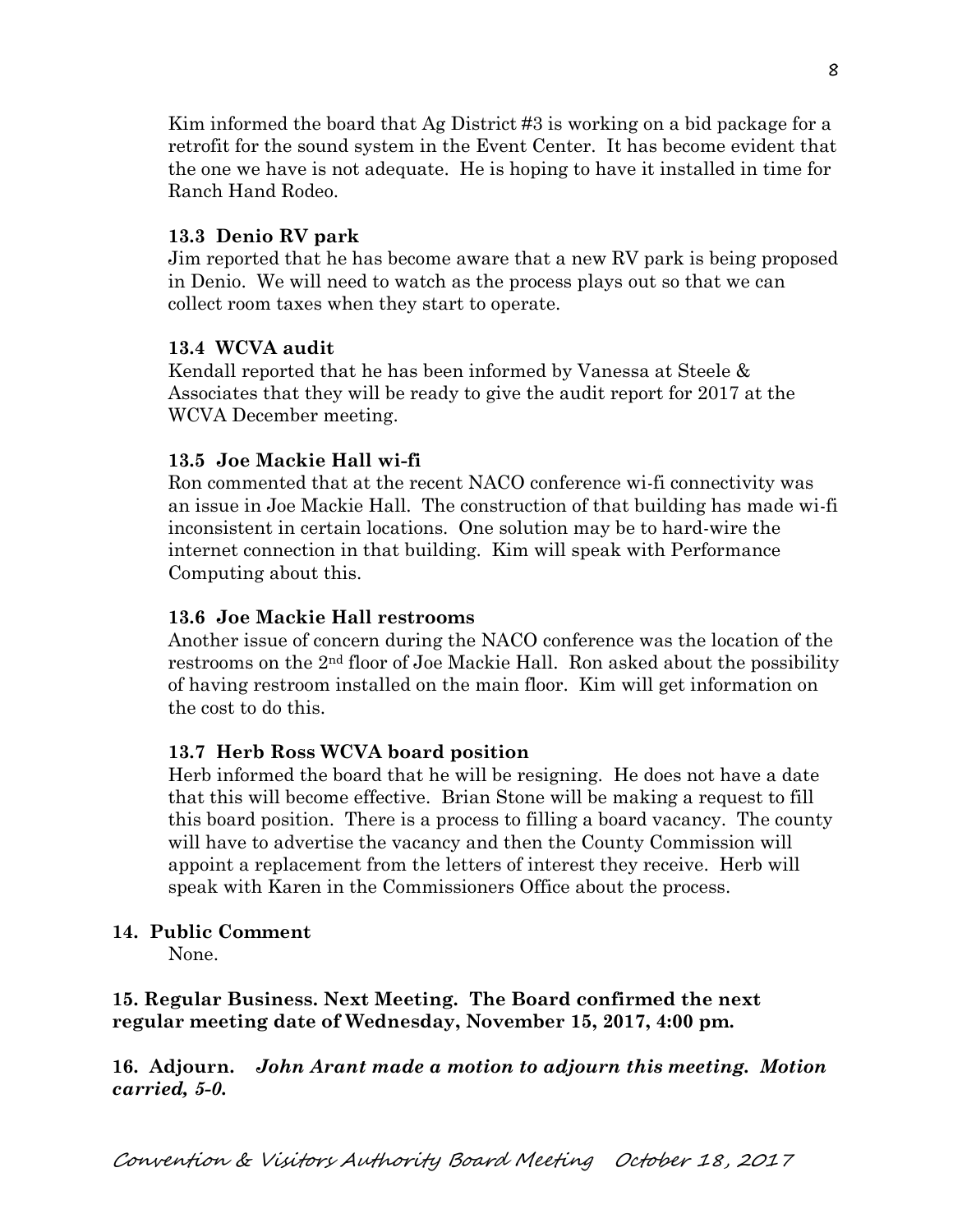The meeting was adjourned at 5:40 pm to the next regular meeting, or to the earlier call of the Chairman or to the call of any three (3) members of the Board on three (3) working days notice.

Respectfully submitted,

Shelly Noble

APPROVED ON \_\_\_\_\_\_\_\_\_\_\_\_\_\_\_\_\_\_\_\_\_\_\_\_\_\_\_\_, 2017

As written\_\_\_\_\_\_\_\_\_\_\_\_\_\_\_

As corrected

Winnemucca Convention & Visitors Authority Board

TERRY BOYLE HERB ROSS Chairman and Vice Chairman and Motel Representative Hotel Representative

 $\_$  ,  $\_$  ,  $\_$  ,  $\_$  ,  $\_$  ,  $\_$  ,  $\_$  ,  $\_$  ,  $\_$  ,  $\_$  ,  $\_$  ,  $\_$  ,  $\_$  ,  $\_$  ,  $\_$  ,  $\_$  ,  $\_$  ,  $\_$  ,  $\_$  ,  $\_$  ,  $\_$  ,  $\_$  ,  $\_$  ,  $\_$  ,  $\_$  ,  $\_$  ,  $\_$  ,  $\_$  ,  $\_$  ,  $\_$  ,  $\_$  ,  $\_$  ,  $\_$  ,  $\_$  ,  $\_$  ,  $\_$  ,  $\_$  ,

\_\_\_\_\_\_\_\_\_\_\_ \_ \_\_\_\_\_\_\_\_\_\_\_\_\_\_\_ \_\_\_\_\_\_\_\_\_ \_\_\_\_\_\_\_\_\_\_\_\_\_\_\_\_\_\_ JIM BILLINGSLEY RON CERRI Treasurer and City Representative County Representative

\_\_\_\_\_\_\_\_\_\_\_\_\_\_\_\_\_\_\_\_\_\_\_\_\_\_\_\_\_\_\_\_\_\_

JOHN ARANT Business Representative